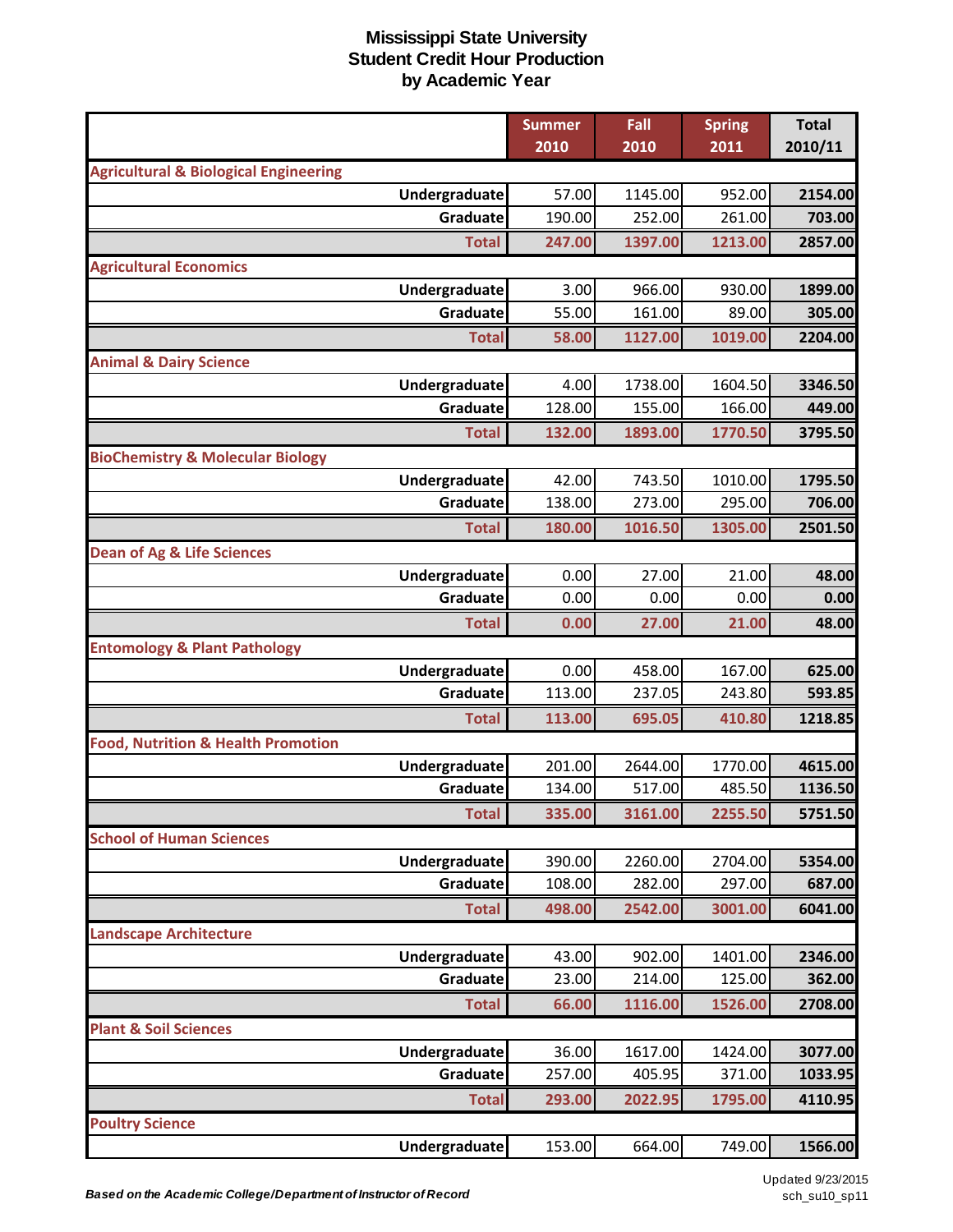|                                                   | Summer<br>2010 | Fall<br>2010 | <b>Spring</b><br>2011 | <b>Total</b><br>2010/11 |
|---------------------------------------------------|----------------|--------------|-----------------------|-------------------------|
| Graduate                                          | 46.00          | 51.00        | 49.00                 | 146.00                  |
| <b>Total</b>                                      | 199.00         | 715.00       | 798.00                | 1712.00                 |
| <b>College of Agriculture &amp; Life Sciences</b> |                |              |                       |                         |
| <b>Undergraduate</b>                              | 929.00         | 13164.50     | 12732.50              | 26826.00                |
| Graduate                                          | 1192.00        | 2548.00      | 2382.30               | 6122.30                 |
| <b>Total</b>                                      | 2121.00        | 15712.50     | 15114.80              | 32948.30                |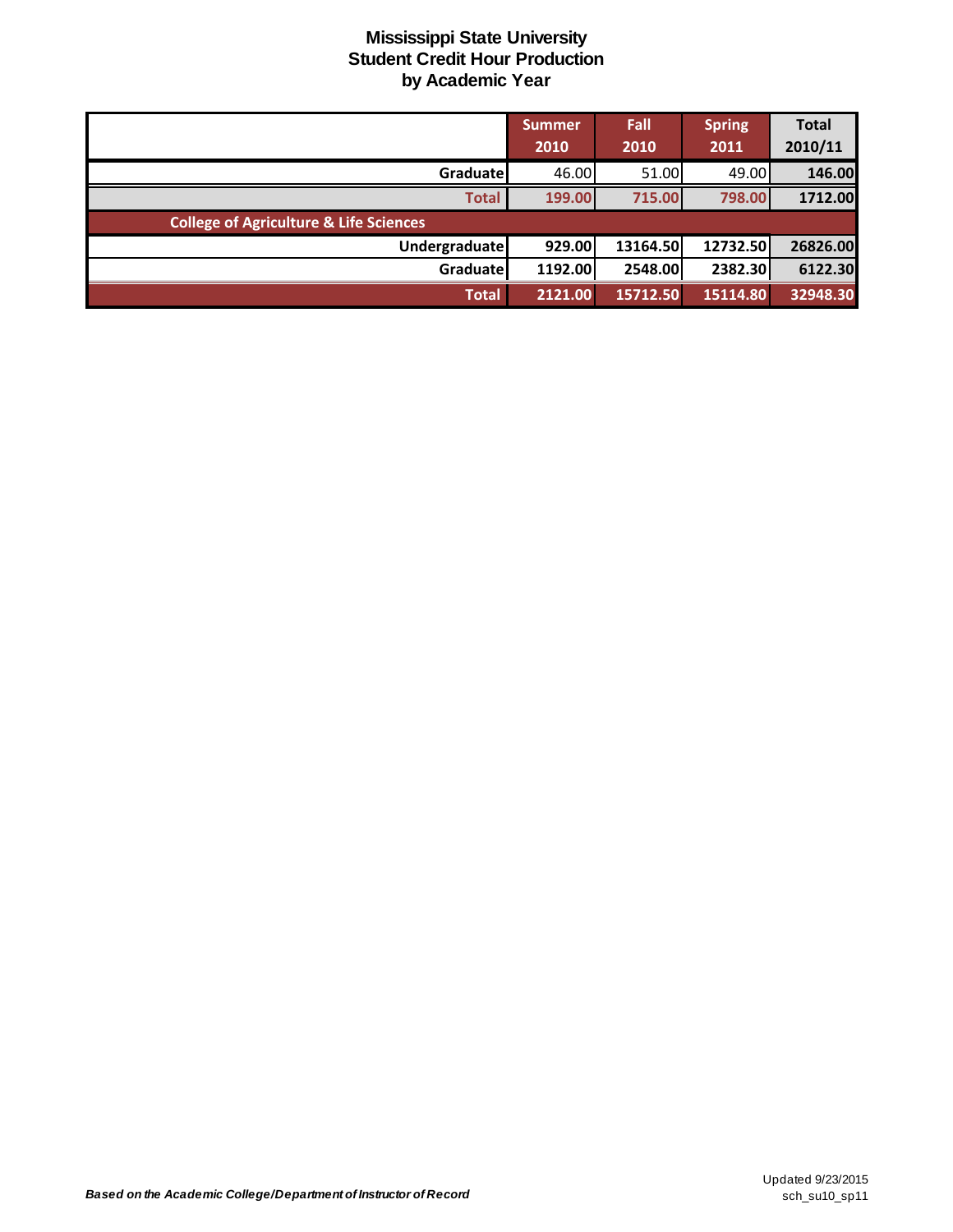|                                                  | <b>Summer</b><br>2010 | Fall<br>2010 | <b>Spring</b><br>2011 | <b>Total</b><br>2010/11 |
|--------------------------------------------------|-----------------------|--------------|-----------------------|-------------------------|
| <b>School of Architecture</b>                    |                       |              |                       |                         |
| Undergraduate                                    | 423.00                | 3308.00      | 3187.00               | 6918.00                 |
| Graduate                                         | 7.00                  | 49.00        | 36.00                 | 92.00                   |
| <b>Total</b>                                     | 430.00                | 3357.00      | 3223.00               | 7010.00                 |
| Art                                              |                       |              |                       |                         |
| <b>Undergraduate</b>                             | 606.00                | 4464.00      | 3941.00               | 9011.00                 |
| Graduate                                         | 12.00                 | 12.00        | 9.00                  | 33.00                   |
| <b>Total</b>                                     | 618.00                | 4476.00      | 3950.00               | 9044.00                 |
| <b>Building Construction Science</b>             |                       |              |                       |                         |
| Undergraduate                                    | 0.00                  | 63.00        | 102.00                | 165.00                  |
| Graduate                                         | 0.00                  | 0.00         | 0.00                  | 0.00                    |
| <b>Total</b>                                     | 0.00                  | 63.00        | 102.00                | 165.00                  |
| <b>Interior Design</b>                           |                       |              |                       |                         |
| Undergraduate                                    | 209.00                | 848.00       | 919.00                | 1976.00                 |
| Graduatel                                        | 0.00                  | 0.00         | 0.00                  | 0.00                    |
| <b>Total</b>                                     | 209.00                | 848.00       | 919.00                | 1976.00                 |
| <b>College of Architecture, Art &amp; Design</b> |                       |              |                       |                         |
| Undergraduate                                    | 1238.00               | 8683.00      | 8149.00               | 18070.00                |
| Graduate                                         | 19.00                 | 61.00        | 45.00                 | 125.00                  |
| <b>Total</b>                                     | 1257.00               | 8744.00      | 8194.00               | 18195.00                |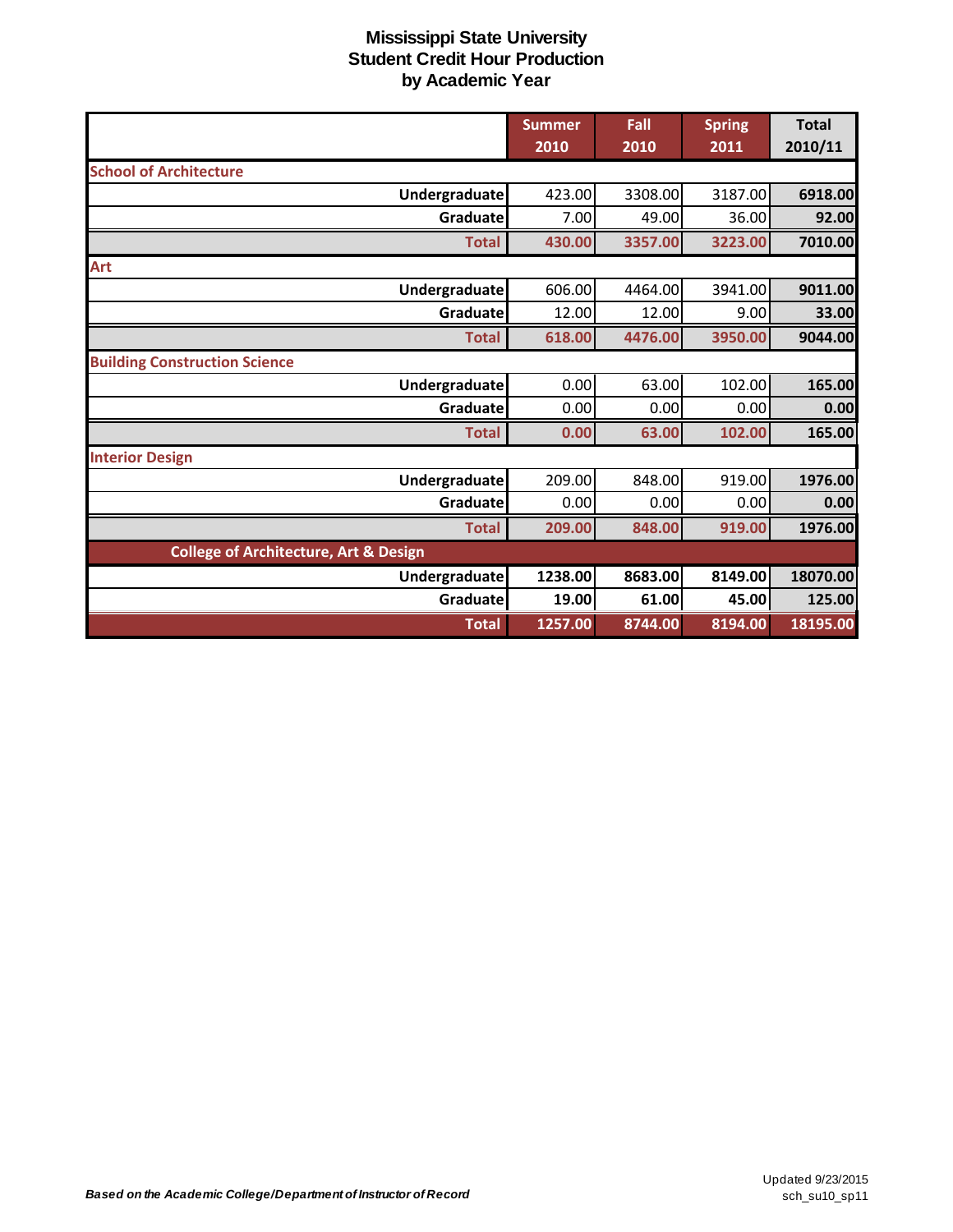|                                                   | <b>Summer</b> | Fall     | <b>Spring</b> | <b>Total</b> |
|---------------------------------------------------|---------------|----------|---------------|--------------|
|                                                   | 2010          | 2010     | 2011          | 2010/11      |
| <b>Aerospace Studies</b>                          |               |          |               |              |
| Undergraduate                                     | 0.00          | 155.00   | 130.00        | 285.00       |
| Graduate                                          | 0.00          | 0.00     | 0.00          | 0.00         |
| <b>Total</b>                                      | 0.00          | 155.00   | 130.00        | 285.00       |
| <b>Anthropology &amp; Middle Eastern Cultures</b> |               |          |               |              |
| Undergraduate                                     | 66.00         | 2142.00  | 2097.00       | 4305.00      |
| Graduate                                          | 4.00          | 119.00   | 124.00        | 247.00       |
| <b>Total</b>                                      | 70.00         | 2261.00  | 2221.00       | 4552.00      |
| <b>Biological Sciences</b>                        |               |          |               |              |
| Undergraduate                                     | 1027.00       | 10574.00 | 11320.00      | 22921.00     |
| Graduate                                          | 502.00        | 1003.00  | 1036.00       | 2541.00      |
| <b>Total</b>                                      | 1529.00       | 11577.00 | 12356.00      | 25462.00     |
| <b>Chemistry</b>                                  |               |          |               |              |
| Undergraduate                                     | 1026.00       | 7395.00  | 6094.00       | 14515.00     |
| Graduate                                          | 284.00        | 673.00   | 669.00        | 1626.00      |
| <b>Total</b>                                      | 1310.00       | 8068.00  | 6763.00       | 16141.00     |
| <b>Communication</b>                              |               |          |               |              |
| Undergraduate                                     | 2039.00       | 7867.00  | 7830.00       | 17736.00     |
| Graduate                                          | 60.00         | 105.00   | 51.00         | 216.00       |
| <b>Total</b>                                      | 2099.00       | 7972.00  | 7881.00       | 17952.00     |
| <b>English</b>                                    |               |          |               |              |
| Undergraduate                                     | 1378.00       | 11226.00 | 9382.00       | 21986.00     |
| Graduate                                          | 136.00        | 369.00   | 358.00        | 863.00       |
| <b>Total</b>                                      | 1514.00       | 11595.00 | 9740.00       | 22849.00     |
| <b>Foreign Languages</b>                          |               |          |               |              |
| Undergraduate                                     | 1308.00       | 5215.00  | 4402.00       | 10925.00     |
| Graduate                                          | 6.00          | 90.00    | 72.00         | 168.00       |
| <b>Total</b>                                      | 1314.00       | 5305.00  | 4474.00       | 11093.00     |
| <b>Geosciences</b>                                |               |          |               |              |
| Undergraduate                                     | 2186.00       | 8074.00  | 7545.00       | 17805.00     |
| Graduate                                          | 1331.00       | 2032.00  | 2007.00       | 5370.00      |
| <b>Total</b>                                      | 3517.00       | 10106.00 | 9552.00       | 23175.00     |
| <b>History</b>                                    |               |          |               |              |
| Undergraduate                                     | 693.00        | 6717.00  | 6772.00       | 14182.00     |
| Graduate                                          | 34.00         | 507.00   | 497.00        | 1038.00      |
| <b>Total</b>                                      | 727.00        | 7224.00  | 7269.00       | 15220.00     |
| <b>Shackouls Honors College</b>                   |               |          |               |              |
| Undergraduate                                     | 3.00          | 92.00    | 14.00         | 109.00       |
| Graduate                                          | 0.00          | 12.00    | 0.00          | 12.00        |
| <b>Total</b>                                      | 3.00          | 104.00   | 14.00         | 121.00       |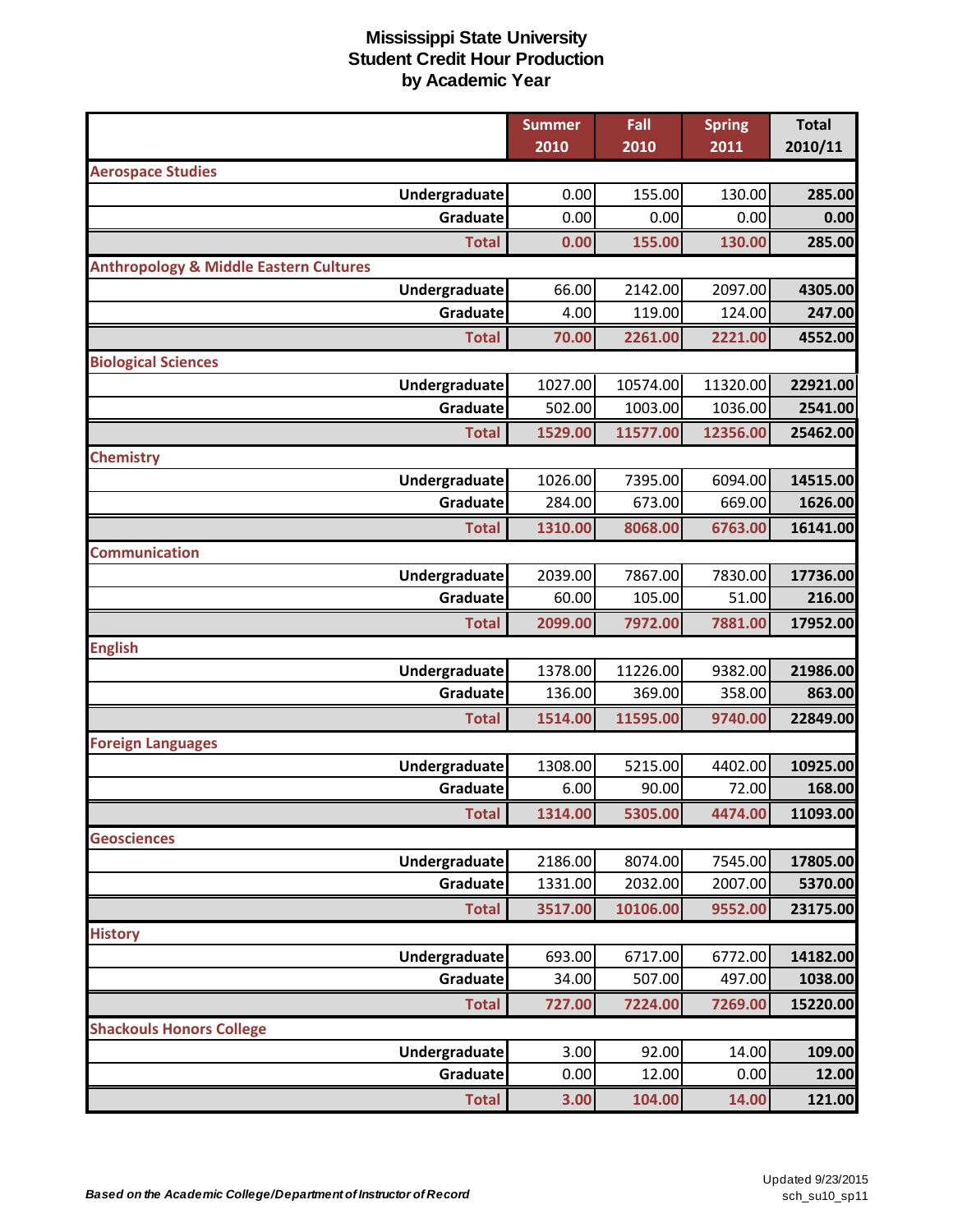|                                                      | <b>Summer</b> | Fall      | <b>Spring</b> | <b>Total</b> |
|------------------------------------------------------|---------------|-----------|---------------|--------------|
|                                                      | 2010          | 2010      | 2011          | 2010/11      |
| <b>Mathematics &amp; Statistics</b>                  |               |           |               |              |
| Undergraduate                                        | 3283.50       | 15666.00  | 13023.00      | 31972.50     |
| Graduate                                             | 182.00        | 1058.00   | 907.00        | 2147.00      |
| <b>Total</b>                                         | 3465.50       | 16724.00  | 13930.00      | 34119.50     |
| <b>Military Science</b>                              |               |           |               |              |
| Undergraduate                                        | 156.00        | 207.00    | 211.00        | 574.00       |
| Graduate                                             | 0.00          | 0.00      | 0.00          | 0.00         |
| <b>Total</b>                                         | 156.00        | 207.00    | 211.00        | 574.00       |
| <b>Philosophy &amp; Religion</b>                     |               |           |               |              |
| Undergraduate                                        | 1146.00       | 2964.00   | 3524.00       | 7634.00      |
| Graduate                                             | 0.00          | 16.00     | 0.00          | 16.00        |
| <b>Total</b>                                         | 1146.00       | 2980.00   | 3524.00       | 7650.00      |
| <b>Physics &amp; Astronomy</b>                       |               |           |               |              |
| Undergraduate                                        | 903.00        | 4147.00   | 4558.00       | 9608.00      |
| Graduate                                             | 75.00         | 355.00    | 362.00        | 792.00       |
| <b>Total</b>                                         | 978.00        | 4502.00   | 4920.00       | 10400.00     |
| <b>Political Science &amp; Public Administration</b> |               |           |               |              |
| Undergraduate                                        | 463.00        | 4572.00   | 3572.00       | 8607.00      |
| Graduate                                             | 331.00        | 718.00    | 818.00        | 1867.00      |
| <b>Total</b>                                         | 794.00        | 5290.00   | 4390.00       | 10474.00     |
| <b>Psychology</b>                                    |               |           |               |              |
| Undergraduate                                        | 1303.00       | 8737.00   | 7115.00       | 17155.00     |
| Graduate                                             | 108.00        | 446.00    | 421.00        | 975.00       |
| <b>Total</b>                                         | 1411.00       | 9183.00   | 7536.00       | 18130.00     |
| <b>Sociology</b>                                     |               |           |               |              |
| Undergraduate                                        | 1137.00       | 8550.00   | 8289.00       | 17976.00     |
| Graduate                                             | 133.00        | 363.00    | 407.00        | 903.00       |
| <b>Total</b>                                         | 1270.00       | 8913.00   | 8696.00       | 18879.00     |
| <b>College of Arts &amp; Science</b>                 |               |           |               |              |
| <b>Undergraduate</b>                                 | 18117.50      | 104300.00 | 95878.00      | 218295.50    |
| Graduate                                             | 3186.00       | 7866.00   | 7729.00       | 18534.00     |
| <b>Total</b>                                         | 21303.50      | 112166.00 | 103607.00     | 236829.50    |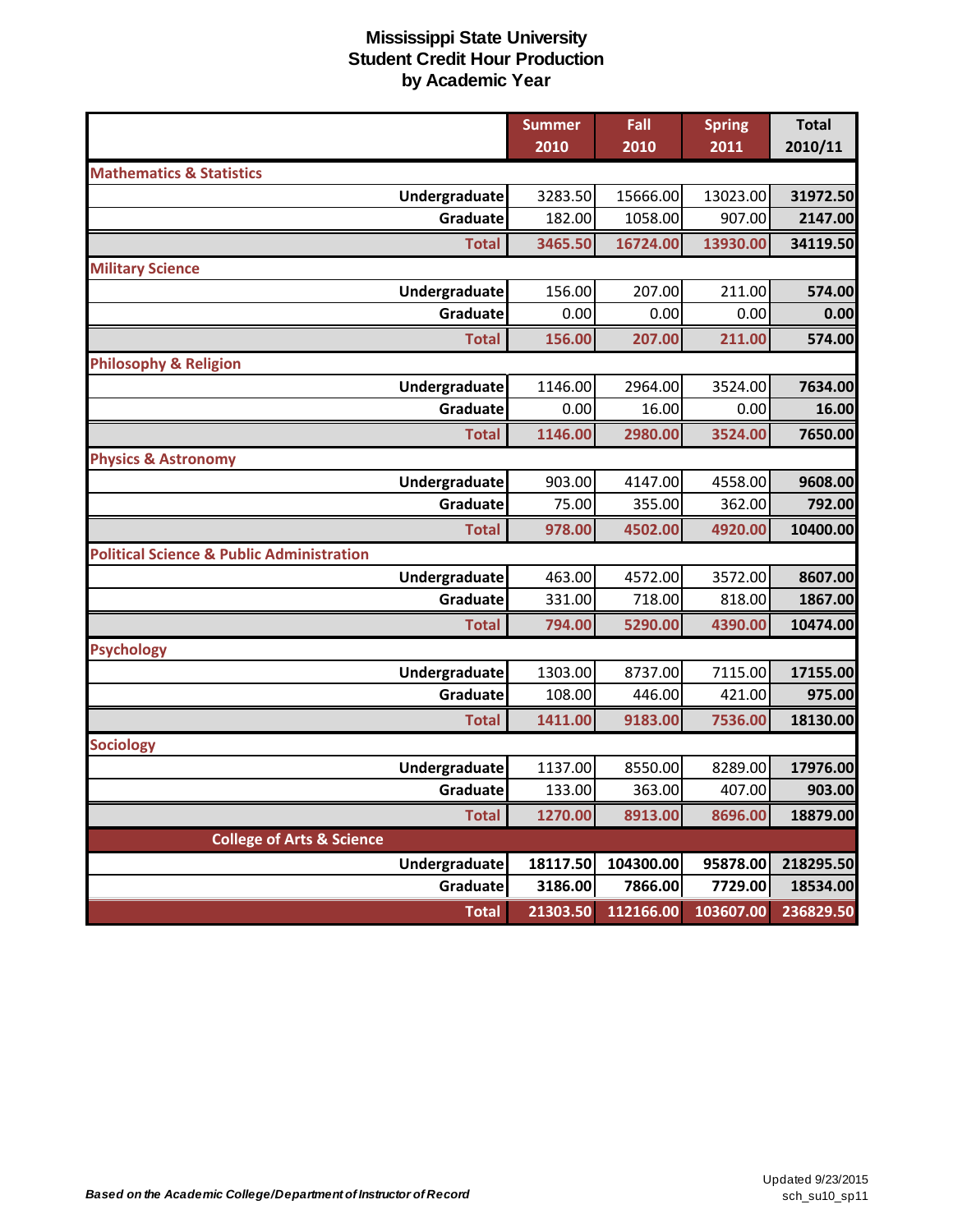|                                                            | <b>Summer</b><br>2010 | Fall<br>2010 | <b>Spring</b><br>2011 | <b>Total</b><br>2010/11 |
|------------------------------------------------------------|-----------------------|--------------|-----------------------|-------------------------|
| <b>School of Accountancy</b>                               |                       |              |                       |                         |
| Undergraduate                                              | 1356.00               | 3620.00      | 3429.00               | 8405.00                 |
| Graduate                                                   | 331.00                | 732.00       | 638.00                | 1701.00                 |
| <b>Total</b>                                               | 1687.00               | 4352.00      | 4067.00               | 10106.00                |
| <b>Finance &amp; Economics</b>                             |                       |              |                       |                         |
| <b>Undergraduate</b>                                       | 1581.00               | 7422.00      | 6227.00               | 15230.00                |
| Graduate                                                   | 419.00                | 848.00       | 549.00                | 1816.00                 |
| <b>Total</b>                                               | 2000.00               | 8270.00      | 6776.00               | 17046.00                |
| <b>Management &amp; Information Systems</b>                |                       |              |                       |                         |
| Undergraduate                                              | 1384.20               | 7033.55      | 6974.00               | 15391.75                |
| Graduate                                                   | 471.70                | 735.30       | 819.90                | 2026.90                 |
| <b>Total</b>                                               | 1855.90               | 7768.85      | 7793.90               | 17418.65                |
| <b>Marketing, Quantatative Analysis &amp; Business Law</b> |                       |              |                       |                         |
| Undergraduate                                              | 1474.00               | 7436.30      | 6859.00               | 15769.30                |
| Graduatel                                                  | 340.00                | 725.40       | 776.00                | 1841.40                 |
| <b>Total</b>                                               | 1814.00               | 8161.70      | 7635.00               | 17610.70                |
| <b>College of Business</b>                                 |                       |              |                       |                         |
| <b>Undergraduate</b>                                       | 5795.20               | 25511.85     | 23489.00              | 54796.05                |
| Graduate                                                   | 1561.70               | 3040.70      | 2782.90               | 7385.30                 |
| <b>Total</b>                                               | 7356.90               | 28552.55     | 26271.90              | 62181.35                |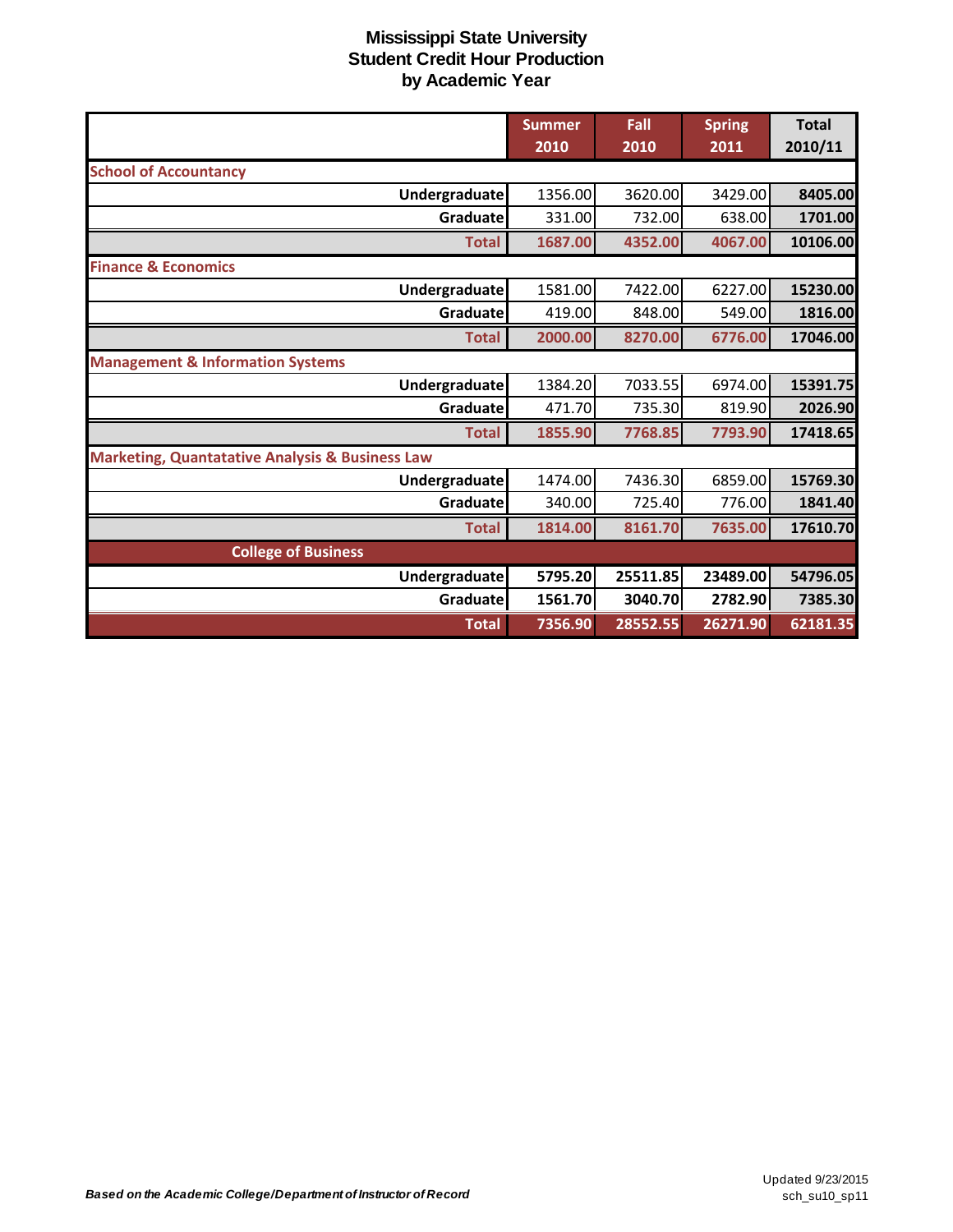|                                                          | <b>Summer</b> | Fall     | <b>Spring</b> | <b>Total</b> |
|----------------------------------------------------------|---------------|----------|---------------|--------------|
|                                                          | 2010          | 2010     | 2011          | 2010/11      |
| <b>Counseling &amp; Educational Psychology</b>           |               |          |               |              |
| Undergraduate                                            | 777.00        | 2508.00  | 2137.00       | 5422.00      |
| Graduate                                                 | 1025.00       | 1734.00  | 1873.00       | 4632.00      |
| <b>Total</b>                                             | 1802.00       | 4242.00  | 4010.00       | 10054.00     |
| <b>Curriculum, Instruction &amp; Special Education</b>   |               |          |               |              |
| Undergraduate                                            | 1138.00       | 6439.00  | 7250.00       | 14827.00     |
| Graduate                                                 | 503.00        | 578.00   | 597.00        | 1678.00      |
| <b>Total</b>                                             | 1641.00       | 7017.00  | 7847.00       | 16505.00     |
| <b>Dean of Education</b>                                 |               |          |               |              |
| Undergraduate                                            | 0.00          | 54.00    | 0.00          | 54.00        |
| Graduate                                                 | 0.00          | 0.00     | 30.00         | 30.00        |
| <b>Total</b>                                             | 0.00          | 54.00    | 30.00         | 84.00        |
| <b>Instructional Systems &amp; Workforce Development</b> |               |          |               |              |
| Undergraduate                                            | 1585.00       | 2968.00  | 3095.00       | 7648.00      |
| Graduate                                                 | 476.00        | 572.00   | 600.00        | 1648.00      |
| <b>Total</b>                                             | 2061.00       | 3540.00  | 3695.00       | 9296.00      |
| <b>Kinesology</b>                                        |               |          |               |              |
| Undergraduate                                            | 3420.00       | 9084.00  | 9068.00       | 21572.00     |
| Graduate                                                 | 432.00        | 582.00   | 531.00        | 1545.00      |
| <b>Total</b>                                             | 3852.00       | 9666.00  | 9599.00       | 23117.00     |
| <b>Leadership &amp; Foundations</b>                      |               |          |               |              |
| Undergraduate                                            | 309.00        | 1818.00  | 1560.00       | 3687.00      |
| Graduate                                                 | 618.00        | 1008.00  | 1006.00       | 2632.00      |
| <b>Total</b>                                             | 927.00        | 2826.00  | 2566.00       | 6319.00      |
| <b>Music</b>                                             |               |          |               |              |
| Undergraduate                                            | 195.00        | 3282.00  | 2914.00       | 6391.00      |
| Graduate                                                 | 0.00          | 0.00     | 0.00          | 0.00         |
| <b>Total</b>                                             | 195.00        | 3282.00  | 2914.00       | 6391.00      |
| <b>College of Education</b>                              |               |          |               |              |
| Undergraduate                                            | 7424.00       | 26153.00 | 26024.00      | 59601.00     |
| Graduate                                                 | 3054.00       | 4474.00  | 4637.00       | 12165.00     |
| <b>Total</b>                                             | 10478.00      | 30627.00 | 30661.00      | 71766.00     |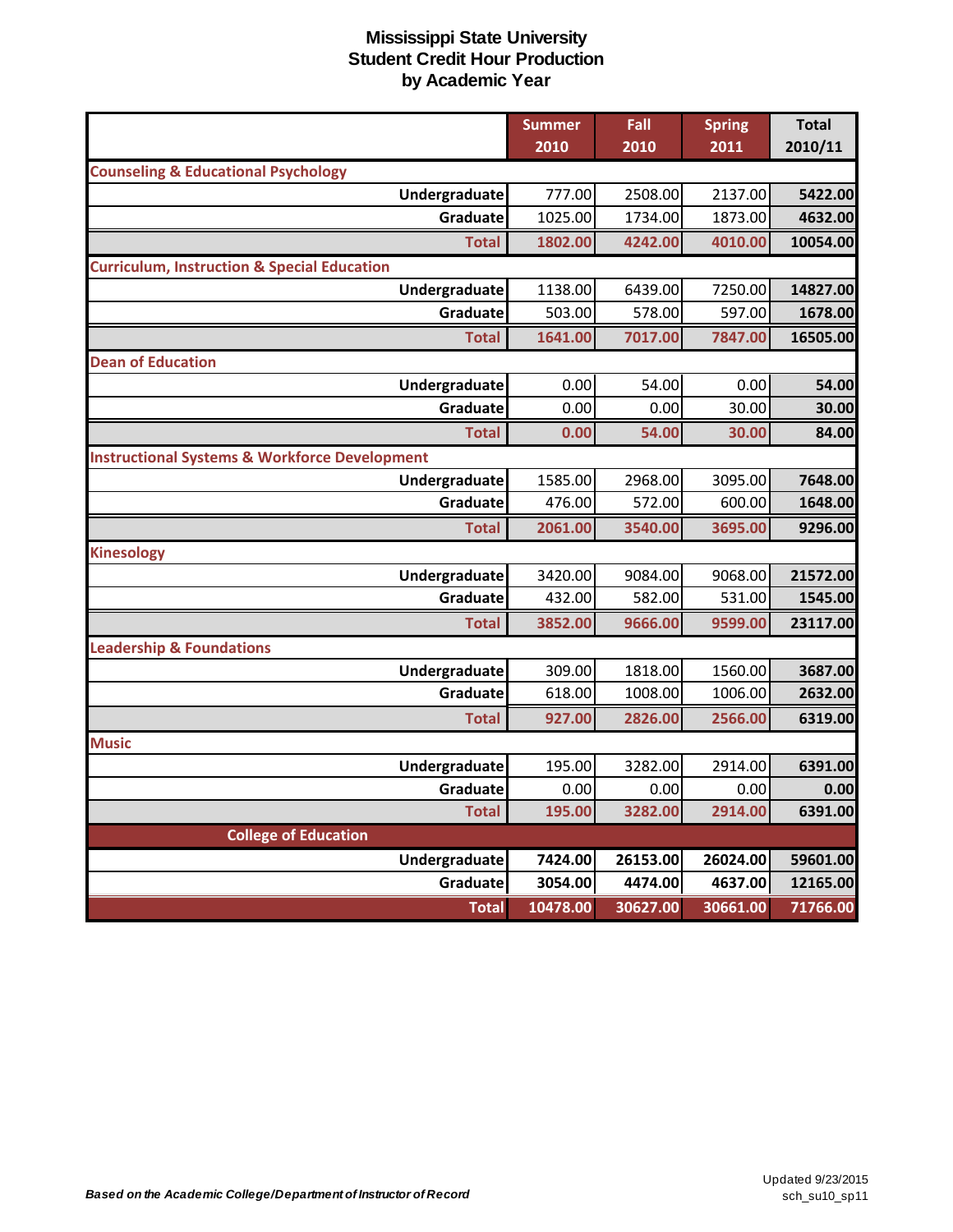|                                              |                      | <b>Summer</b> | Fall     | <b>Spring</b> | <b>Total</b> |
|----------------------------------------------|----------------------|---------------|----------|---------------|--------------|
|                                              |                      | 2010          | 2010     | 2011          | 2010/11      |
| <b>Aerospace Engineering</b>                 |                      |               |          |               |              |
|                                              | Undergraduate        | 639.00        | 2801.50  | 2662.00       | 6102.50      |
|                                              | Graduate             | 149.00        | 513.00   | 485.00        | 1147.00      |
|                                              | <b>Total</b>         | 788.00        | 3314.50  | 3147.00       | 7249.50      |
| <b>School of Chemical Engineering</b>        |                      |               |          |               |              |
|                                              | Undergraduate        | 108.00        | 1400.00  | 1127.00       | 2635.00      |
|                                              | Graduate             | 114.00        | 147.00   | 117.00        | 378.00       |
|                                              | <b>Total</b>         | 222.00        | 1547.00  | 1244.00       | 3013.00      |
| <b>Civil &amp; Environmental Engineering</b> |                      |               |          |               |              |
|                                              | Undergraduate        | 19.00         | 2260.00  | 2060.00       | 4339.00      |
|                                              | Graduate             | 198.00        | 471.00   | 408.00        | 1077.00      |
|                                              | <b>Total</b>         | 217.00        | 2731.00  | 2468.00       | 5416.00      |
| <b>Computer Science &amp; Engineering</b>    |                      |               |          |               |              |
|                                              | Undergraduate        | 206.60        | 2500.00  | 2203.00       | 4909.60      |
|                                              | Graduate             | 156.00        | 803.00   | 802.00        | 1761.00      |
|                                              | <b>Total</b>         | 362.60        | 3303.00  | 3005.00       | 6670.60      |
| <b>Dean of Engineering</b>                   |                      |               |          |               |              |
|                                              | Undergraduate        | 153.60        | 733.15   | 653.00        | 1539.75      |
|                                              | Graduate             | 1.00          | 2.70     | 0.00          | 3.70         |
|                                              | <b>Total</b>         | 154.60        | 735.85   | 653.00        | 1543.45      |
| <b>Electrical &amp; Computer Engineering</b> |                      |               |          |               |              |
|                                              | Undergraduate        | 263.60        | 2245.50  | 2300.00       | 4809.10      |
|                                              | Graduate             | 215.00        | 1114.00  | 938.50        | 2267.50      |
|                                              | <b>Total</b>         | 478.60        | 3359.50  | 3238.50       | 7076.60      |
| <b>Industrial &amp; Systems Engineering</b>  |                      |               |          |               |              |
|                                              | Undergraduate        | 357.00        | 2029.00  | 1799.00       | 4185.00      |
|                                              | Graduate             | 283.00        | 622.00   | 696.00        | 1601.00      |
|                                              | <b>Total</b>         | 640.00        | 2651.00  | 2495.00       | 5786.00      |
| <b>Mechanical Engineering</b>                |                      |               |          |               |              |
|                                              | <b>Undergraduate</b> | 375.00        | 2337.00  | 2091.00       | 4803.00      |
|                                              | Graduate             | 360.00        | 911.00   | 994.70        | 2265.70      |
|                                              | <b>Total</b>         | 735.00        | 3248.00  | 3085.70       | 7068.70      |
| <b>College of Engineering</b>                |                      |               |          |               |              |
|                                              | Undergraduate        | 2121.80       | 16306.15 | 14895.00      | 33322.95     |
|                                              | Graduate             | 1476.00       | 4583.70  | 4441.20       | 10500.90     |
|                                              | <b>Total</b>         | 3597.80       | 20889.85 | 19336.20      | 43823.85     |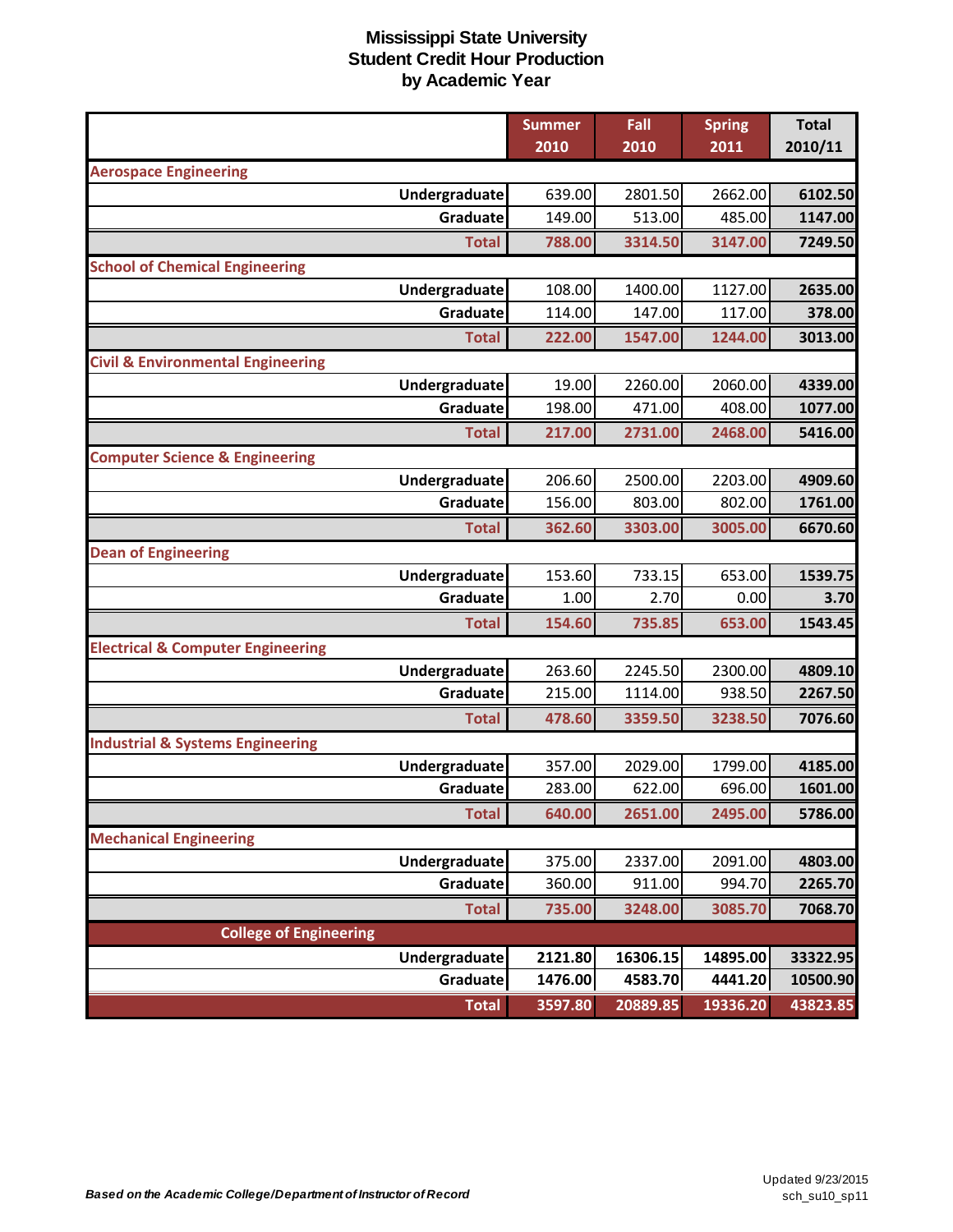|                                              | <b>Summer</b> | Fall    | <b>Spring</b> | <b>Total</b> |
|----------------------------------------------|---------------|---------|---------------|--------------|
|                                              | 2010          | 2010    | 2011          | 2010/11      |
| <b>Forest Products</b>                       |               |         |               |              |
| Undergraduate                                | 0.00          | 69.00   | 6.00          | 75.00        |
| Graduate                                     | 149.00        | 259.00  | 219.00        | 627.00       |
| <b>Total</b>                                 | 149.00        | 328.00  | 225.00        | 702.00       |
| <b>Forestry</b>                              |               |         |               |              |
| Undergraduate                                | 162.00        | 630.00  | 794.00        | 1586.00      |
| Graduate                                     | 214.00        | 424.00  | 515.00        | 1153.00      |
| <b>Total</b>                                 | 376.00        | 1054.00 | 1309.00       | 2739.00      |
| <b>Wildlife, Fisheries &amp; Aquaculture</b> |               |         |               |              |
| <b>Undergraduate</b>                         | 27.00         | 1064.00 | 669.00        | 1760.00      |
| Graduatel                                    | 325.00        | 736.00  | 645.00        | 1706.00      |
| <b>Total</b>                                 | 352.00        | 1800.00 | 1314.00       | 3466.00      |
| <b>College of Forest Resources</b>           |               |         |               |              |
| Undergraduate                                | 189.00        | 1763.00 | 1469.00       | 1760.00      |
| Graduate                                     | 688.00        | 1419.00 | 1379.00       | 1706.00      |
| <b>Total</b>                                 | 877.00        | 3182.00 | 2848.00       | 3466.00      |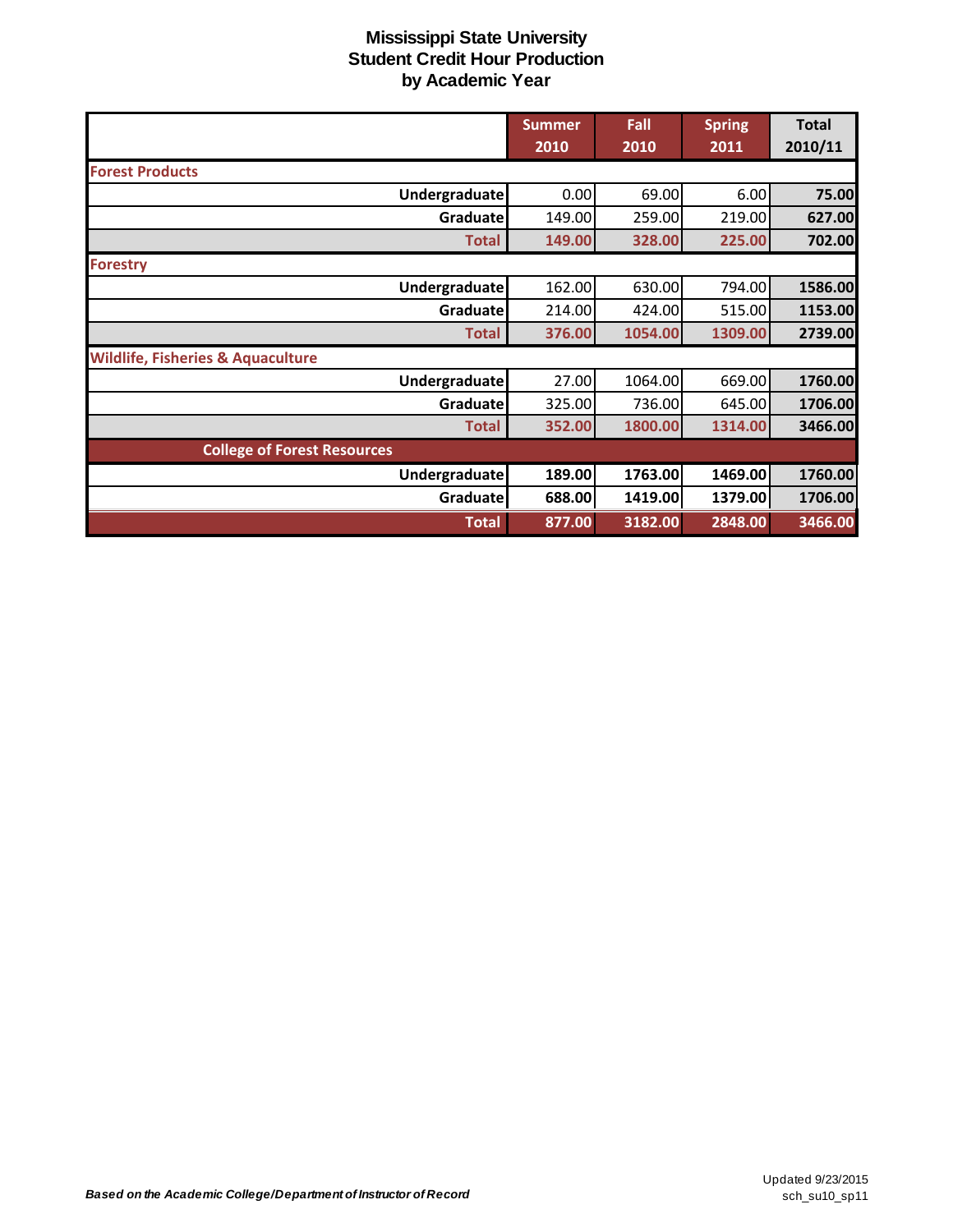|                                       | <b>Summer</b><br>2010 | Fall<br>2010 | <b>Spring</b><br>2011 | <b>Total</b><br>2010/11 |
|---------------------------------------|-----------------------|--------------|-----------------------|-------------------------|
| <b>Veterinary Medicine</b>            |                       |              |                       |                         |
| Undergraduate                         | 79.00                 | 199.00       | 502.00                | 780.00                  |
| Graduate                              | 278.00                | 543.00       | 568.00                | 1389.00                 |
| Professional                          | 2378.00               | 6159.00      | 5500.00               | 14037.00                |
| <b>Total</b>                          | 2735.00               | 6901.00      | 6570.00               | 16206.00                |
| <b>College of Veterinary Medicine</b> |                       |              |                       |                         |
| <b>Undergraduate</b>                  | 79.00                 | 199.00       | 502.00                | 780.00                  |
| Graduate                              | 278.00                | 543.00       | 568.00                | 1389.00                 |
| Professional                          | 2378.00               | 6159.00      | 5500.00               | 14037.00                |
| <b>Total</b>                          | 2735.00               | 6901.00      | 6570.00               | 16206.00                |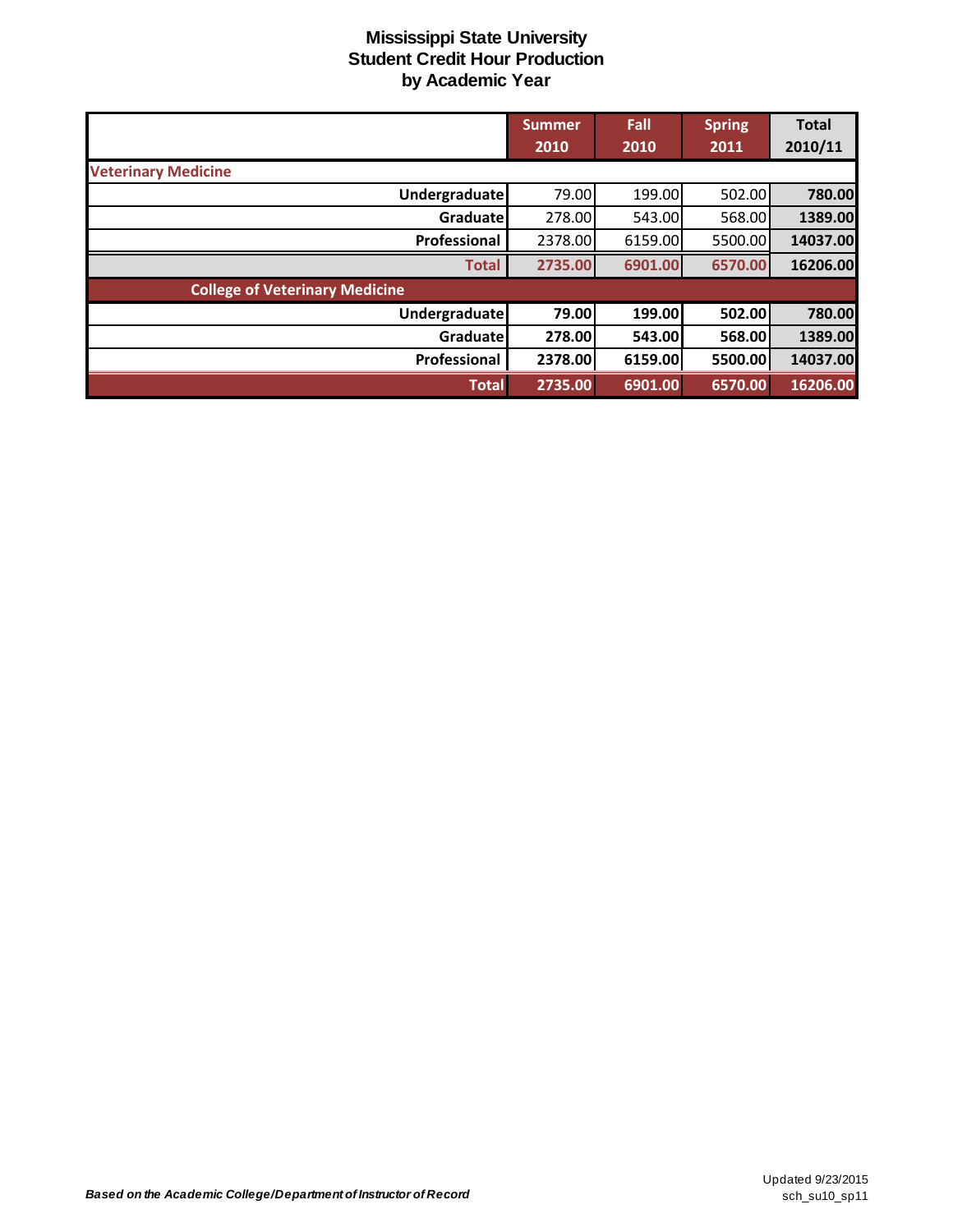|                                    | <b>Summer</b> | Fall    | <b>Spring</b> | <b>Total</b> |
|------------------------------------|---------------|---------|---------------|--------------|
|                                    | 2010          | 2010    | 2011          | 2010/11      |
| <b>Cooperative Education</b>       |               |         |               |              |
| <b>Undergraduate</b>               | 735.00        | 429.00  | 494.00        | 1658.00      |
| Graduate                           | 12.00         | 9.00    | 18.00         | 39.00        |
| <b>Total</b>                       | 747.00        | 438.00  | 512.00        | 1697.00      |
| <b>Provost Office</b>              |               |         |               |              |
| <b>Undergraduate</b>               | 408.50        | 826.00  | 279.00        | 1513.50      |
| Graduatel                          | 0.00          | 0.00    | 0.00          | 0.00         |
| <b>Total</b>                       | 408.50        | 826.00  | 279.00        | 1513.50      |
| <b>College of Academic Affairs</b> |               |         |               |              |
| <b>Undergraduate</b>               | 1143.50       | 1255.00 | 773.00        | 3171.50      |
| Graduate                           | 12.00         | 9.00    | 18.00         | 39.00        |
| <b>Total</b>                       | 1155.50       | 1264.00 | 791.00        | 3210.50      |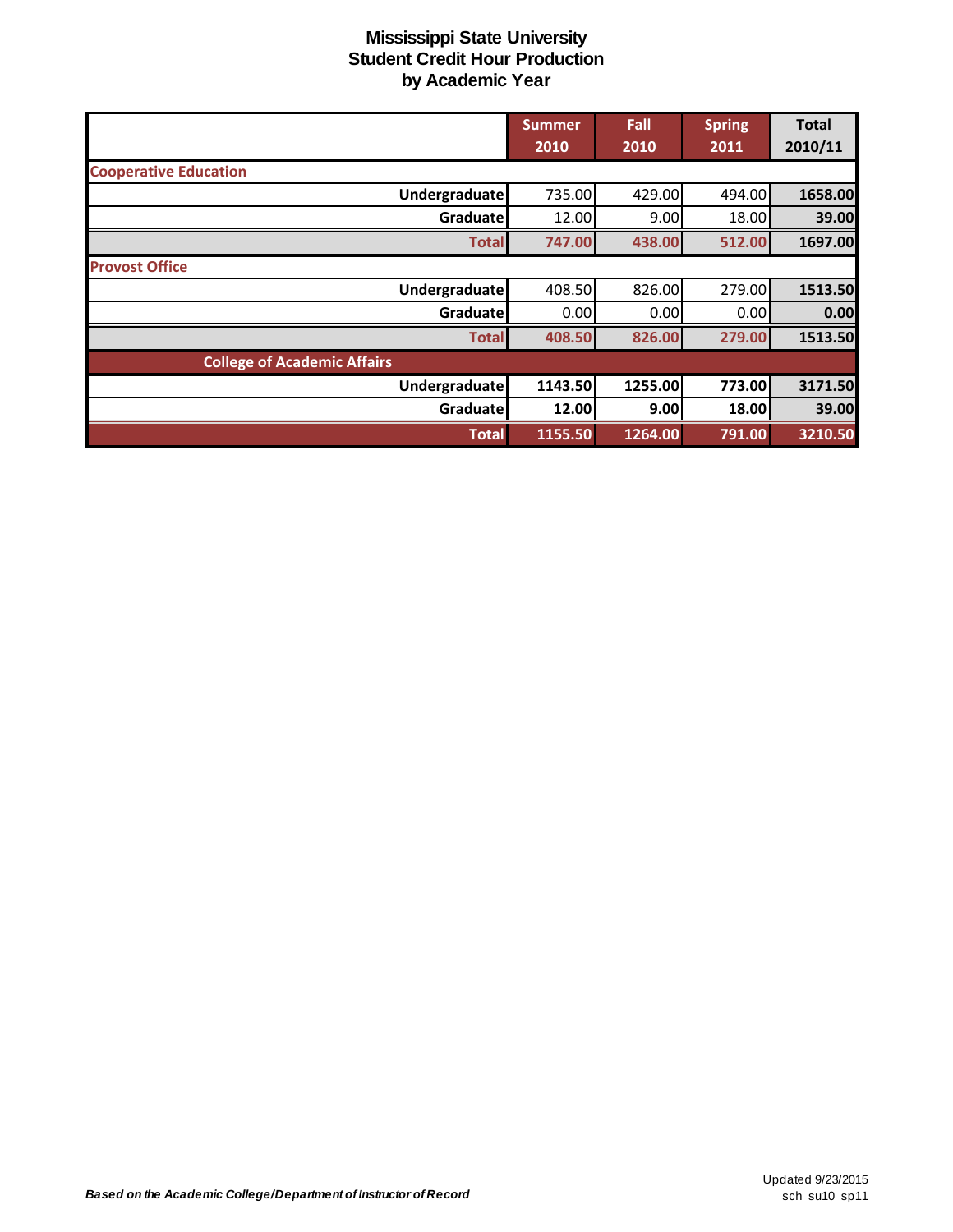|                          | <b>Summer</b> | Fall      | <b>Spring</b> | <b>Total</b> |
|--------------------------|---------------|-----------|---------------|--------------|
|                          | 2010          | 2010      | 2011          | 2010/11      |
| <b>Total Main Campus</b> |               |           |               |              |
| <b>Undergraduate</b>     | 37265.00      | 198112.00 | 184664.00     | 420041.00    |
| Graduate                 | 12001.00      | 25072.00  | 24591.00      | 61664.00     |
| Professional             | 2378.00       | 6159.00   | 5500.00       | 14037.00     |
| <b>Total</b>             | 51644.00      | 229343.00 | 214755.00     | 495742.00    |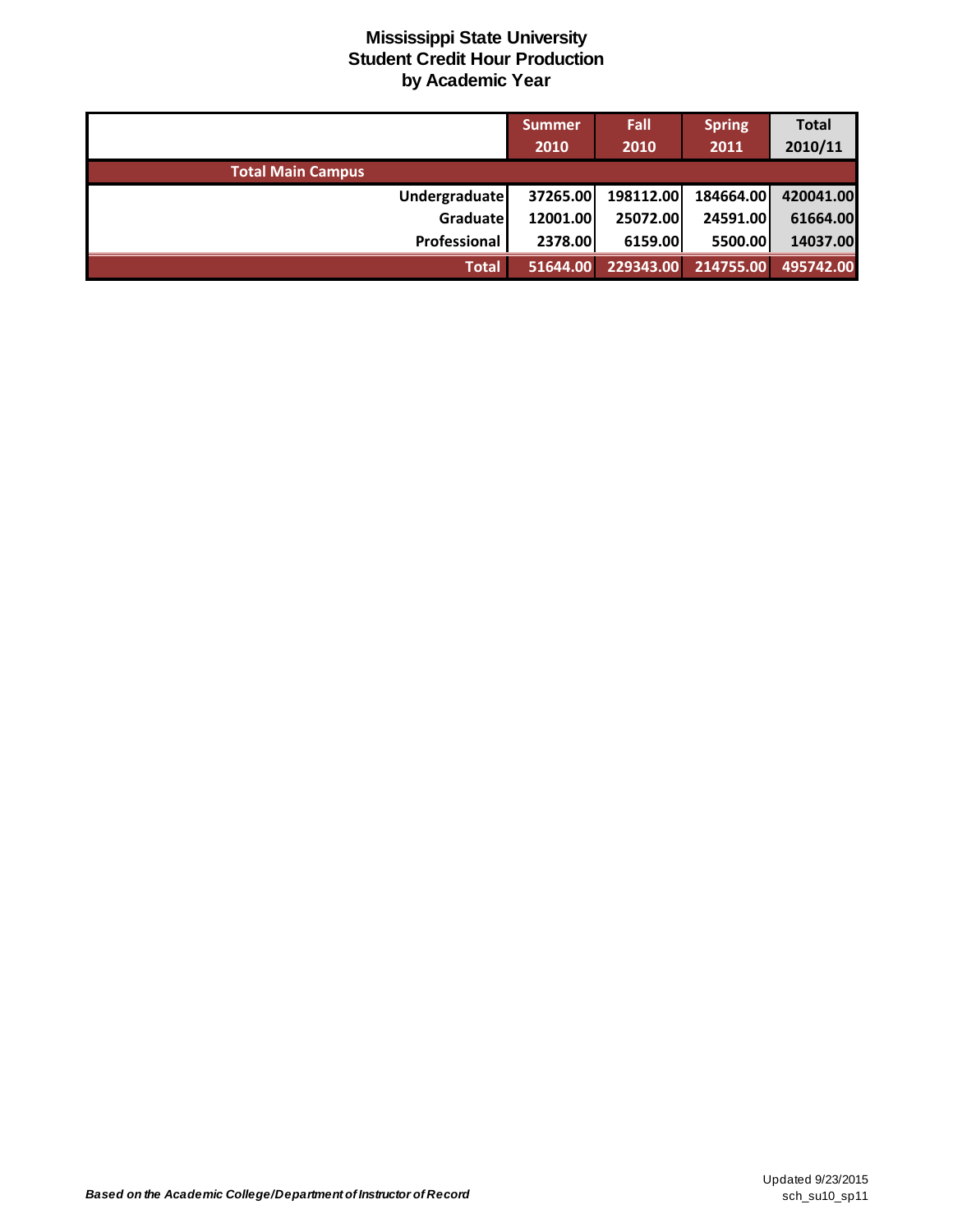|                              | <b>Summer</b><br>2010 | Fall<br>2010 | <b>Spring</b><br>2011 | <b>Total</b><br>2010/11 |
|------------------------------|-----------------------|--------------|-----------------------|-------------------------|
| <b>Total Meridian Campus</b> |                       |              |                       |                         |
| <b>Undergraduate</b>         | 1986.00               | 5490.00      | 5559.00               | 13035.00                |
| Graduatel                    | 1171.00               | 800.00       | 864.00                | 2835.00                 |
| <b>Total</b>                 | 3157.00               | 6290.00      | 6423.00               | 15870.00                |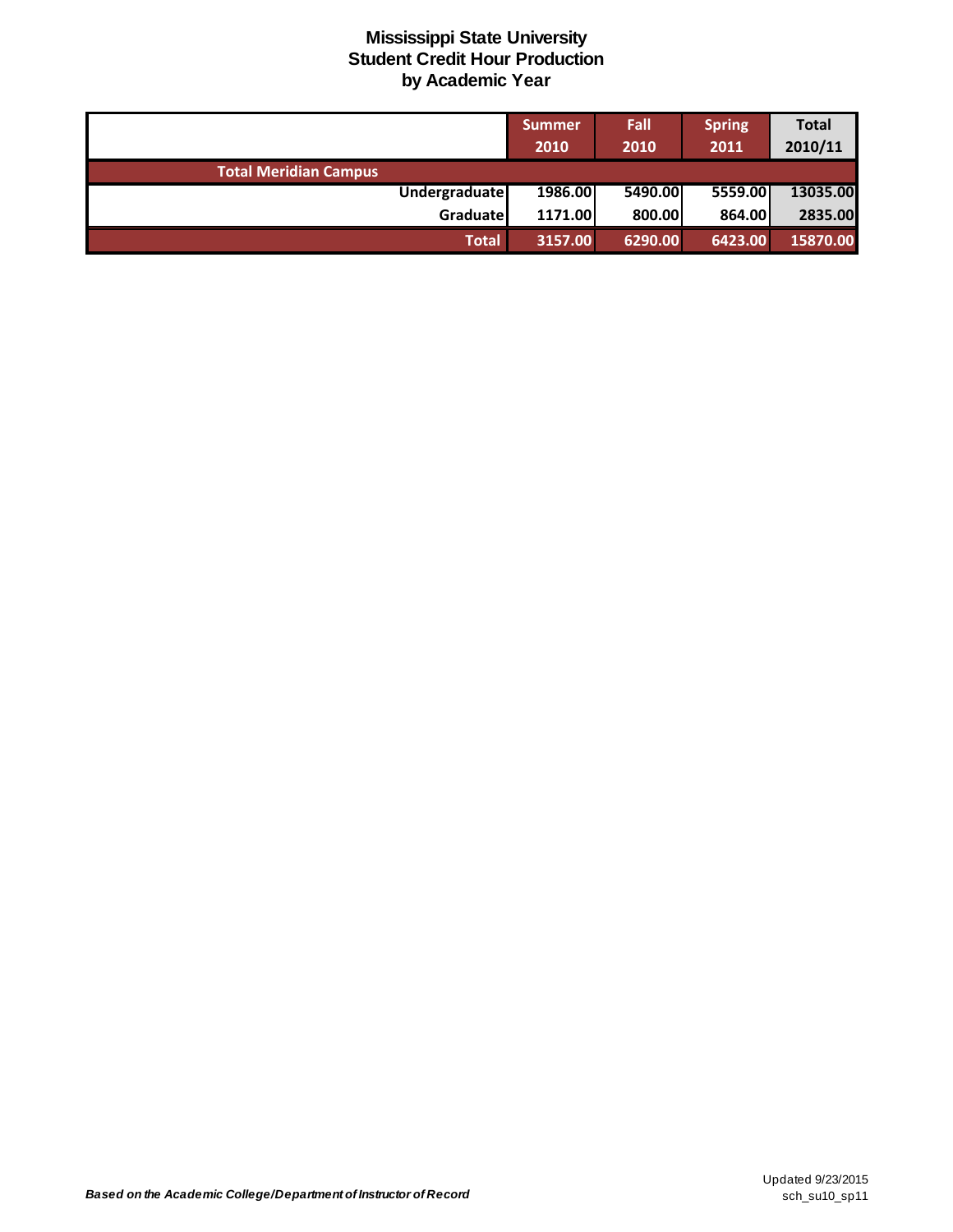|                         | Summer   | Fall      | <b>Spring</b> | <b>Total</b> |
|-------------------------|----------|-----------|---------------|--------------|
|                         | 2010     | 2010      | 2011          | 2010/11      |
| <b>Total University</b> |          |           |               |              |
| <b>Undergraduate</b>    | 39251.00 | 203602.00 | 190223.00     | 433076.00    |
| Graduate                | 13172.00 | 25872.00  | 25455.00      | 64499.00     |
| Professional            | 2378.00  | 6159.00   | 5500.00       | 14037.00     |
| <b>Total</b>            | 54801.00 | 235633.00 | 221178.00     | 511612.00    |